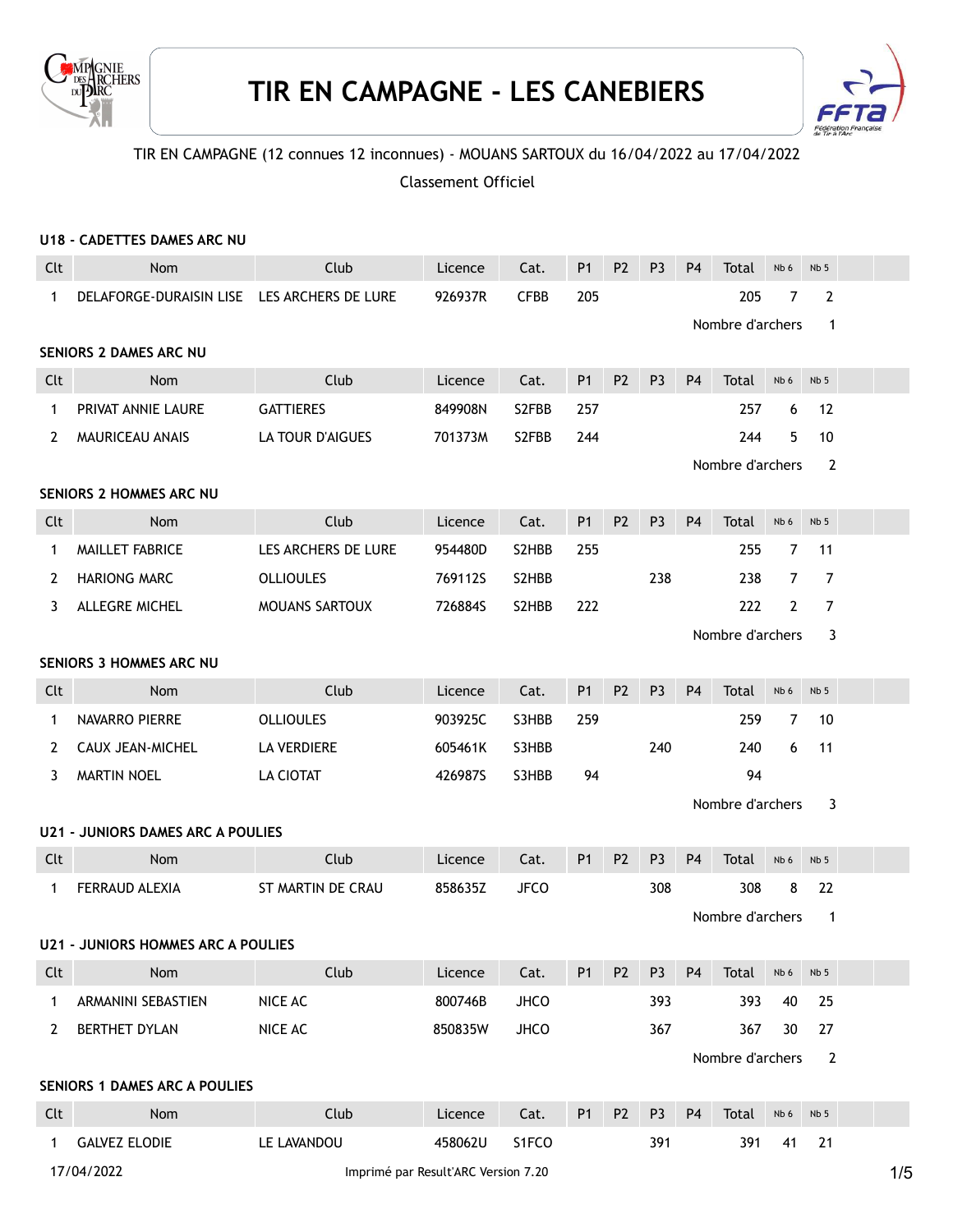| 2              | EYMARD ANAIS      | ST MARTIN DE CRAU | 883979X | S1FCO | 382 |     | 382       | 36 23 |  |
|----------------|-------------------|-------------------|---------|-------|-----|-----|-----------|-------|--|
| $\mathcal{R}$  | TRUTEAU EGLANTINE | VENTABREN         | 811710U | S1FCO |     | 325 | 325 13 24 |       |  |
| $\overline{4}$ | PAUNER ESTELLE    | <b>MIRAMAS</b>    | 798996Z | S1FCO | 320 |     | 320       | 15 19 |  |

Nombre d'archers 4

### SENIORS 1 HOMMES ARC A POULIES

| Clt | <b>Nom</b>            | Club                    | Licence | Cat.               | P <sub>1</sub> | P <sub>2</sub> | P <sub>3</sub> | P <sub>4</sub> | Total | Nb <sub>6</sub> | Nb <sub>5</sub> |  |
|-----|-----------------------|-------------------------|---------|--------------------|----------------|----------------|----------------|----------------|-------|-----------------|-----------------|--|
|     | PAUNER JOAN           | <b>MIRAMAS</b>          | 367672U | S <sub>1</sub> HCO | 408            |                |                |                | 408   | 49              | -22             |  |
|     | <b>GIRARD NICOLAS</b> | ST MARTIN DE CRAU       | 781398W | S <sub>1</sub> HCO |                |                | 407            |                | 407   | 53              | -13             |  |
|     | BARET BENJAMIN        | LE LAVANDOU             | 605788R | S <sub>1</sub> HCO |                |                | 403            |                | 403   | 45              | - 25            |  |
|     | PARPILLON JULIEN      | ST MARTIN DE CRAU       | 748101D | S <sub>1</sub> HCO |                |                | 387            |                | 387   | 37              | -25             |  |
|     | ALOUI HOUSSAM         | <b>PUGET SUR ARGENS</b> | 878911N | S <sub>1</sub> HCO | 353            |                |                |                | 353   | 19              | 30              |  |
|     |                       |                         |         |                    |                |                |                |                |       |                 |                 |  |

Nombre d'archers 5

#### SENIORS 2 DAMES ARC A POULIES

| Clt | <b>Nom</b>           | Club                  | Licence | Cat.               | P <sub>1</sub> | P <sub>2</sub> | P <sub>3</sub> | P <sub>4</sub> | Total | Nb <sub>6</sub> | Nb <sub>5</sub> |  |
|-----|----------------------|-----------------------|---------|--------------------|----------------|----------------|----------------|----------------|-------|-----------------|-----------------|--|
|     | <b>SCHOOF MYRIAM</b> | <b>MOUANS SARTOUX</b> | 848260X | S <sub>2</sub> FCO | 359            |                |                |                | 359.  | -23             | - 26            |  |
|     | KIENER AUDREY        | ST MARTIN DE CRAU     | 363305X | S <sub>2</sub> FCO |                |                | 347            |                | 347   | -22             | - 23            |  |
|     | LEA STEPHANIE        | LA VERDIERE           | 819381G | S <sub>2</sub> FCO | 298            |                |                |                | 298.  | 11              | -15             |  |

Nombre d'archers 3

#### SENIORS 2 HOMMES ARC A POULIES

| Clt | <b>Nom</b>               | Club                    | Licence | Cat.                           | P <sub>1</sub> | P <sub>2</sub> | P <sub>3</sub> | <b>P4</b> | Total | Nb 6 | Nb <sub>5</sub> |  |
|-----|--------------------------|-------------------------|---------|--------------------------------|----------------|----------------|----------------|-----------|-------|------|-----------------|--|
| 1   | METREAU JEAN FRANCOIS    | <b>PUGET SUR ARGENS</b> | 286365S | S <sub>2</sub> HCO             | 387            |                |                |           | 387   | 34   | 31              |  |
| 2   | <b>ARNOUX CHRISTOPHE</b> | <b>MIRAMAS</b>          | 272954P | S <sub>2</sub> HCO             |                |                | 382            |           | 382   | 37   | 22              |  |
| 3   | ROBINO PASCAL            | <b>MIRAMAS</b>          | 803133W | S <sub>2</sub> HCO             | 377            |                |                |           | 377   | 35   | 27              |  |
| 4   | DRUGUET JOEL             | <b>MIRAMAS</b>          | 784967A | S <sub>2</sub> HCO             | 357            |                |                |           | 357   | 19   | 32              |  |
| 5.  | <b>CARISTO CLAUDE</b>    | <b>PUGET SUR ARGENS</b> | 0231535 | S <sub>2</sub> HCO             | 353            |                |                |           | 353   | 18   | 33              |  |
| 6   | <b>BUTHIAUX ERIC</b>     | NICE AC                 | 728972L | S <sub>2</sub> HCO             |                |                | 351            |           | 351   | 23   | 23              |  |
| 7   | <b>RION FABRICE</b>      | <b>MOUANS SARTOUX</b>   | 946758K | S <sub>2</sub> HCO             | 346            |                |                |           | 346   | 19   | 27              |  |
| 8   | ALLEGRE MICHEL           | <b>MOUANS SARTOUX</b>   | 726884S | S <sub>2</sub> HCO             |                |                | 343            |           | 343   | 18   | 25              |  |
| 9   | <b>LEA GERALD</b>        | <b>LA VERDIERE</b>      | 650821P | S <sub>2</sub> HCO             | 335            |                |                |           | 335   | 16   | 22              |  |
| 10  | <b>LECLERCQ CYRILLE</b>  | <b>MOUANS SARTOUX</b>   | 895681S | S <sub>2</sub> HCO             | 320            |                |                |           | 320   | 12   | 23              |  |
| 11  | <b>OUIN BRUNO</b>        | <b>MOUANS SARTOUX</b>   | 413831S | S <sub>2</sub> HCO             | 317            |                |                |           | 317   | 11   | 24              |  |
| 12  | ARMANINI FREDERIC        | NICE AC                 | 788348A | S <sub>2</sub> HCO             |                |                | 279            |           | 279   | 5    | 16              |  |
| 13  | DUCHENE JEAN MARC        | NICE AC                 | 019997L | S <sub>2</sub> HC <sub>O</sub> |                |                | 259            |           | 259   | 7    | 16              |  |

Nombre d'archers 13

#### SENIORS 3 DAMES ARC A POULIES

| Clt | Nom           | Club           | Licence | Cat.  | P <sub>1</sub> | P <sub>2</sub> | <b>P3</b> | P <sub>4</sub> | Total | Nb 6 | Nb <sub>5</sub> |  |
|-----|---------------|----------------|---------|-------|----------------|----------------|-----------|----------------|-------|------|-----------------|--|
|     | PAUNER REGINE | <b>MIRAMAS</b> | 468585G | S3FCO |                |                | 324       |                | 324   |      | $\sim$<br>--    |  |

Nombre d'archers 1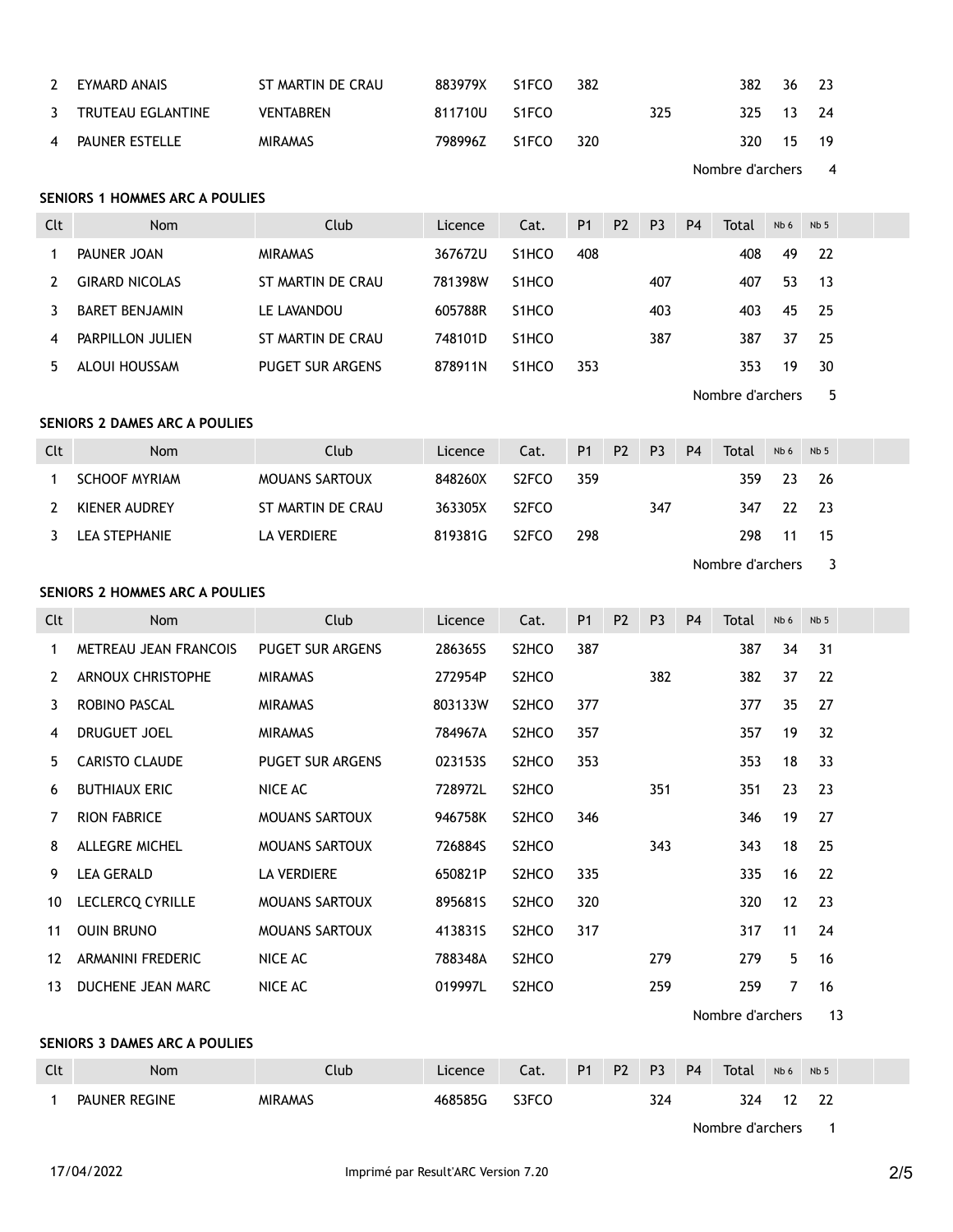### SENIORS 3 HOMMES ARC A POULIES

| Clt          | Nom                                      | Club                    | Licence | Cat.        | P1             | P <sub>2</sub> | P <sub>3</sub> | P <sub>4</sub> | Total            | Nb 6           | Nb <sub>5</sub> |  |
|--------------|------------------------------------------|-------------------------|---------|-------------|----------------|----------------|----------------|----------------|------------------|----------------|-----------------|--|
| 1            | PAUNER BERNARD                           | <b>MIRAMAS</b>          | 275224G | S3HCO       |                |                | 378            |                | 378              | 31             | 30              |  |
| 2            | <b>ALBANO GEORGES</b>                    | CHATEAU ARNOUX ST AU    | 277053V | S3HCO       | 286            |                |                |                | 286              | 6              | 14              |  |
| 3            | ROSSO JACQUES                            | MOUANS SARTOUX          | 375751A | S3HCO       | 246            |                |                |                | 246              | $\mathbf{1}$   | 8               |  |
|              |                                          |                         |         |             |                |                |                |                | Nombre d'archers |                | 3               |  |
|              | U13 - BENJAMINS HOMMES ARC CLASSIQUE     |                         |         |             |                |                |                |                |                  |                |                 |  |
| Clt          | Nom                                      | Club                    | Licence | Cat.        | <b>P1</b>      | P <sub>2</sub> | P <sub>3</sub> | P <sub>4</sub> | Total            | Nb 6           | Nb <sub>5</sub> |  |
| $\mathbf 1$  | NICOLAÏ DYLAN                            | NICE AC                 | 967254N | <b>BHCL</b> |                |                | 282            |                | 282              | 7              | 15              |  |
|              |                                          |                         |         |             |                |                |                |                | Nombre d'archers |                | $\mathbf{1}$    |  |
|              | U15 - MINIMES HOMMES ARC CLASSIQUE       |                         |         |             |                |                |                |                |                  |                |                 |  |
| Clt          | Nom                                      | Club                    | Licence | Cat.        | P <sub>1</sub> | P <sub>2</sub> | P <sub>3</sub> | P <sub>4</sub> | Total            | Nb 6           | Nb <sub>5</sub> |  |
| 1            | <b>BARBÈS KIENER BRICE</b>               | ST MARTIN DE CRAU       | 949390W | <b>MHCL</b> |                |                | 299            |                | 299              | 8              | 19              |  |
| 2            | THOMASMOYON ROBIN                        | <b>CANNES MANDELIEU</b> | 977193S | <b>MHCL</b> | 294            |                |                |                | 294              | 10             | 15              |  |
| 3            | <b>GIFFONE FLORESTAN</b>                 | <b>CANNES MANDELIEU</b> | 015755A | <b>MHCL</b> |                |                | 219            |                | 219              | 4              | 6               |  |
| 4            | PERRONE MILAN                            | <b>CANNES MANDELIEU</b> | 983884P | <b>MHCL</b> | 214            |                |                |                | 214              | 3              | 5               |  |
|              |                                          |                         |         |             |                |                |                |                | Nombre d'archers |                | 4               |  |
|              | U18 - CADETTES DAMES ARC CLASSIQUE       |                         |         |             |                |                |                |                |                  |                |                 |  |
| Clt          | <b>Nom</b>                               | Club                    | Licence | Cat.        | <b>P1</b>      | P <sub>2</sub> | P <sub>3</sub> | P <sub>4</sub> | Total            | Nb 6           | Nb <sub>5</sub> |  |
| 1            | <b>RION JADE</b>                         | MOUANS SARTOUX          | 946785P | <b>CFCL</b> | 238            |                |                |                | 238              | 3              | 7               |  |
|              |                                          |                         |         |             |                |                |                |                | Nombre d'archers |                | $\mathbf 1$     |  |
|              | <b>U18 - CADETS HOMMES ARC CLASSIQUE</b> |                         |         |             |                |                |                |                |                  |                |                 |  |
| Clt          | Nom                                      | Club                    | Licence | Cat.        | P1             | P <sub>2</sub> | P <sub>3</sub> | P <sub>4</sub> | Total            | Nb 6           | Nb <sub>5</sub> |  |
| 1            | <b>BEN SIMON</b>                         | MOUANS SARTOUX          | 926490E | <b>CHCL</b> | 346            |                |                |                | 346              | 18             | 29              |  |
| 2            | <b>BAILLION JEREMY</b>                   | MOUANS SARTOUX          | 949600Z | <b>CHCL</b> | 333            |                |                |                | 333              | 13             | 27              |  |
| 3.           | AYGEN CAN                                | <b>MOUANS SARTOUX</b>   | 953123D | CHCL        | 226            |                |                |                | 226              | 5.             | $\overline{7}$  |  |
| 4            | <b>IEMMI NOA</b>                         | <b>MOUANS SARTOUX</b>   | 898266B | <b>CHCL</b> | 222            |                |                |                | 222              | 2              | 9               |  |
|              |                                          |                         |         |             |                |                |                |                | Nombre d'archers |                | 4               |  |
|              | <b>U21 - JUNIORS DAMES ARC CLASSIQUE</b> |                         |         |             |                |                |                |                |                  |                |                 |  |
| Clt          | Nom                                      | Club                    | Licence | Cat.        | P <sub>1</sub> | P <sub>2</sub> | P <sub>3</sub> | P <sub>4</sub> | Total            | Nb 6           | Nb <sub>5</sub> |  |
| $\mathbf{1}$ | MENARDO GUZMAN LUNA                      | <b>MOUANS SARTOUX</b>   | 782299A | <b>JFCL</b> | 286            |                |                |                | 286              | 11             | 13              |  |
| $\mathbf{2}$ | VIELLARD MATHILDE                        | NICE AC                 | 972239G | <b>JFCL</b> |                |                | 172            |                | 172              | 3              | 4               |  |
|              |                                          |                         |         |             |                |                |                |                | Nombre d'archers |                | $\overline{2}$  |  |
|              | SENIORS 1 DAMES ARC CLASSIQUE            |                         |         |             |                |                |                |                |                  |                |                 |  |
| Clt          | Nom                                      | Club                    | Licence | Cat.        | P <sub>1</sub> | P <sub>2</sub> | P <sub>3</sub> | P <sub>4</sub> | Total            | Nb 6           | Nb <sub>5</sub> |  |
| 1            | <b>BAILLION LAURE</b>                    | MOUANS SARTOUX          | 751324G | S1FCL       | 312            |                |                |                | 312              | 11             | 22              |  |
| $\mathbf{2}$ | <b>FIALON SANDRINE</b>                   | <b>BOE</b>              | 803111X | S1FCL       | 258            |                |                |                | 258              | $\overline{2}$ | 11              |  |

3 GUYON EMILIE **OLLIOULES** 743171V S1FCL 215 215 5 8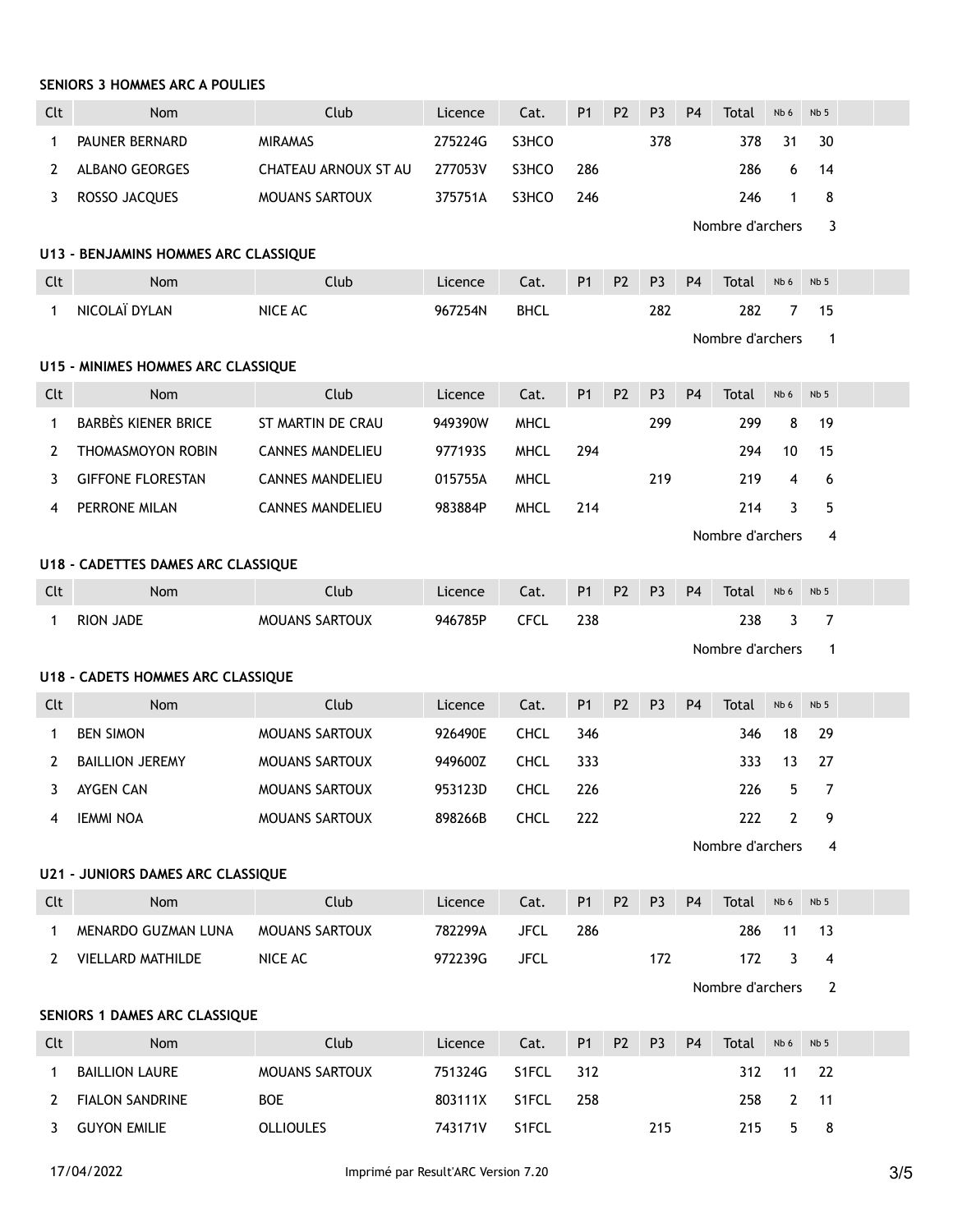#### SENIORS 1 HOMMES ARC CLASSIQUE

| Clt          | Nom                            | Club                    | Licence | Cat.  | P <sub>1</sub> | P <sub>2</sub> | P <sub>3</sub> | P <sub>4</sub> | <b>Total</b>     | Nb 6           | Nb <sub>5</sub> |  |
|--------------|--------------------------------|-------------------------|---------|-------|----------------|----------------|----------------|----------------|------------------|----------------|-----------------|--|
| 1            | AHMED AISSA LAURIAN            | <b>MOUANS SARTOUX</b>   | 887311U | S1HCL |                |                | 336            |                | 336              | 13             | 28              |  |
| 2            | <b>HERLICQ SAM</b>             | <b>MOUANS SARTOUX</b>   | 749893B | S1HCL | 330            |                |                |                | 330              | 11             | 27              |  |
| 3            | <b>GIBEAUD EMILIEN</b>         | <b>BRIGNAIS</b>         | 406888V | S1HCL | 316            |                |                |                | 316              | 12             | 16              |  |
| 4            | MARTINET STEVEN                | <b>OLLIOULES</b>        | 630768T | S1HCL |                |                | 307            |                | 307              | 22             | 11              |  |
| 5            | DAMIANO ANTHONY                | MOUANS SARTOUX          | 997090U | S1HCL | 134            |                |                |                | 134              | $\overline{2}$ | 3               |  |
|              |                                |                         |         |       |                |                |                |                | Nombre d'archers |                | 5               |  |
|              | SENIORS 2 DAMES ARC CLASSIQUE  |                         |         |       |                |                |                |                |                  |                |                 |  |
| Clt          | Nom                            | Club                    | Licence | Cat.  | P1             | P <sub>2</sub> | P <sub>3</sub> | <b>P4</b>      | Total            | Nb 6           | Nb <sub>5</sub> |  |
| $\mathbf{1}$ | DUBOC DOMINIQUE                | MOUANS SARTOUX          | 064238Z | S2FCL | 287            |                |                |                | 287              | 9              | 16              |  |
| 2            | DUCHENE MICHELLE               | NICE AC                 | 973141M | S2FCL |                |                | 249            |                | 249              | $\overline{7}$ | 12              |  |
| 3            | SCHIEL CECILE                  | MOUANS SARTOUX          | 844254T | S2FCL | 240            |                |                |                | 240              | $\overline{2}$ | 13              |  |
| 4            | NICOLAÎ JULIE                  | NICE AC                 | 977395L | S2FCL |                |                | 219            |                | 219              | $\mathbf{2}$   | 11              |  |
| 5            | <b>GUZMAN MARIE CHANTAL</b>    | <b>CANNES MANDELIEU</b> | 786911N | S2FCL | 118            |                |                |                | 118              |                | $\overline{2}$  |  |
|              |                                |                         |         |       |                |                |                |                | Nombre d'archers |                | 5               |  |
|              | SENIORS 2 HOMMES ARC CLASSIQUE |                         |         |       |                |                |                |                |                  |                |                 |  |
| Clt          | Nom                            | Club                    | Licence | Cat.  | P1             | P <sub>2</sub> | P <sub>3</sub> | P <sub>4</sub> | Total            | Nb 6           | Nb <sub>5</sub> |  |
| 1            | DUBOC NICOLAS                  | MOUANS SARTOUX          | 256186N | S2HCL | 303            |                |                |                | 303              | 7              | 21              |  |
| 2            | SÖDERQVIST HANS                | <b>NICE</b>             | 999807X | S2HCL | 292            |                |                |                | 292              | 12             | 11              |  |
| 3            | <b>CASSINI VITTORIO</b>        | Italie                  | 9900002 | S2HCL | 246            |                |                |                | 246              | 5              | 12              |  |
| 4            | <b>IEMMI SEBASTIEN</b>         | <b>MOUANS SARTOUX</b>   | 895559J | S2HCL | 197            |                |                |                | 197              | $\mathbf{1}$   | 6               |  |
|              |                                |                         |         |       |                |                |                |                | Nombre d'archers |                | 4               |  |
|              | SENIORS 3 DAMES ARC CLASSIQUE  |                         |         |       |                |                |                |                |                  |                |                 |  |
| Clt          | Nom                            | Club                    | Licence | Cat.  | <b>P1</b>      | P <sub>2</sub> | P <sub>3</sub> | P <sub>4</sub> | Total            | Nb 6           | Nb <sub>5</sub> |  |
| $\mathbf{1}$ | <b>ESCOFFIER CHRISTINE</b>     | <b>ANTIBES</b>          | 841076N | S3FCL | 264            |                |                |                | 264              |                | 78              |  |
| 2            | MARQUEZ MARIE-JOSEE            | <b>FREJUS</b>           | 364779Z | S3FCL |                |                | 180            |                | 180              | 1              | 1               |  |
|              |                                |                         |         |       |                |                |                |                | Nombre d'archers |                | $\overline{2}$  |  |
|              | SENIORS 3 HOMMES ARC CLASSIQUE |                         |         |       |                |                |                |                |                  |                |                 |  |
| Clt          | Nom                            | Club                    | Licence | Cat.  | <b>P1</b>      | P <sub>2</sub> | P <sub>3</sub> | P <sub>4</sub> | Total            | Nb 6           | Nb <sub>5</sub> |  |
| $\mathbf{1}$ | PHILIZOT JEAN MARIE            | <b>MOUANS SARTOUX</b>   | 328241J | S3HCL | 233            |                |                |                | 233              | 4              | 10              |  |
|              |                                |                         |         |       |                |                |                |                | Nombre d'archers |                | $\overline{1}$  |  |
|              | <b>DAMES LONGBOW</b>           |                         |         |       |                |                |                |                |                  |                |                 |  |
| Clt          | Nom                            | Club                    | Licence | Cat.  | <b>P1</b>      | P <sub>2</sub> | P <sub>3</sub> | P <sub>4</sub> | Total            | Nb 6           | Nb <sub>5</sub> |  |
| 1            | <b>HUE FRANCOISE</b>           | <b>PONTOISE</b>         | 400489P | S3FAD | 188            |                |                |                | 188              | 5              | $6\phantom{1}6$ |  |
|              |                                |                         |         |       |                |                |                |                |                  |                |                 |  |

Nombre d'archers 1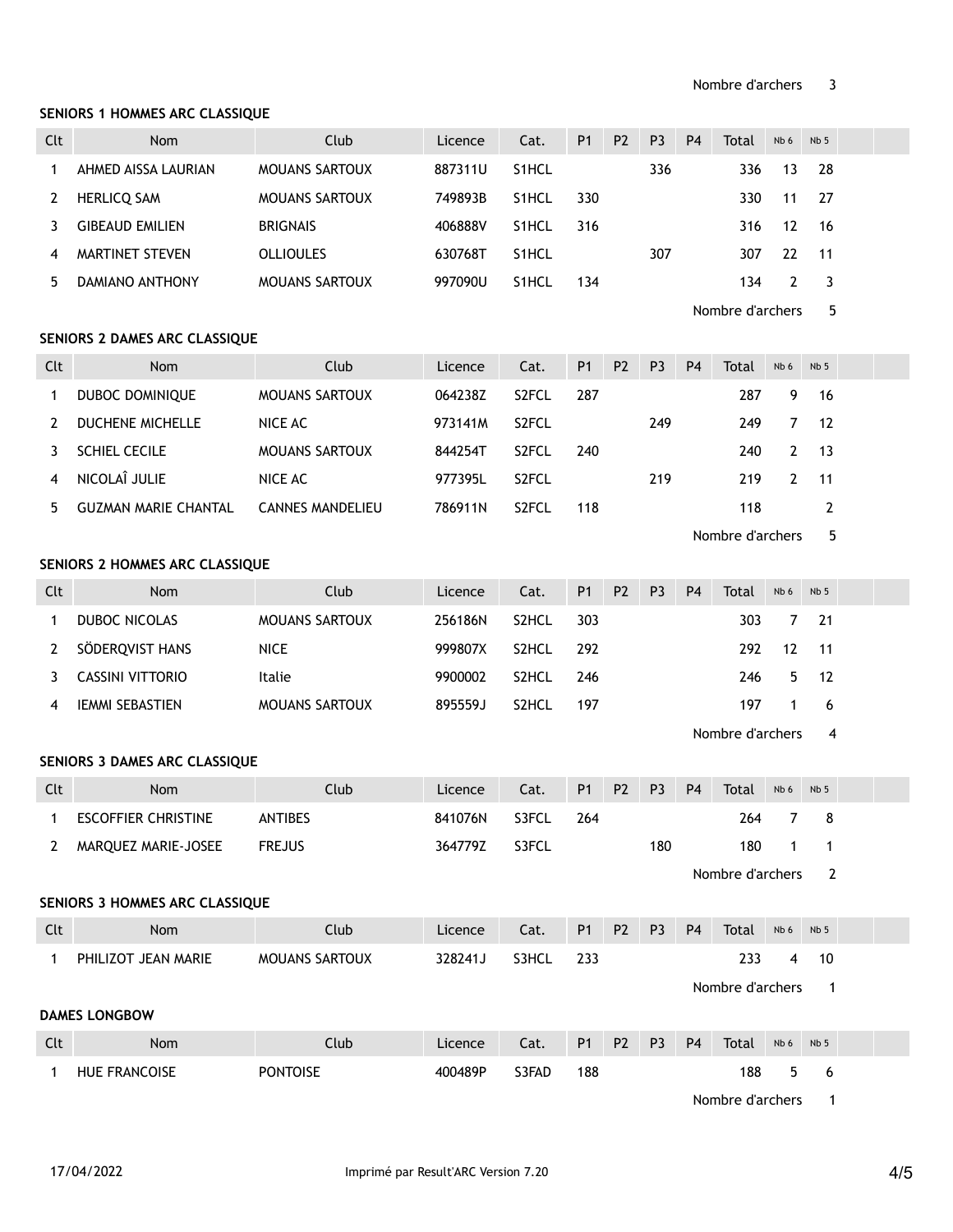#### HOMMES LONGBOW

| Clt | <b>Nom</b>         | Club                           | Licence | Cat.   | P <sub>1</sub> | P <sub>2</sub> | P <sub>3</sub> | <b>P4</b> | Total | Nb <sub>6</sub> | Nb <sub>5</sub> |  |
|-----|--------------------|--------------------------------|---------|--------|----------------|----------------|----------------|-----------|-------|-----------------|-----------------|--|
|     | LHERMINIER THIERRY | ALBERTVILLE                    | 690303E | S3HAD  | 276            |                |                |           | 276   | 8               | $-12$           |  |
|     | BARBIER JEAN LUC   | PUY SAINTE REPARADE AR 710312D |         | S3HAD. | 222            |                |                |           | 222   | $\overline{4}$  | $\overline{7}$  |  |
|     | CARNOT DENIS       | <b>MONACO</b>                  | 786818M | S3HAD  | 183            |                |                |           | 183   | 4               | 4               |  |

Nombre d'archers 3

#### FIRST BB/CL/AD FEMME

| Clt | Nom            | Club             | Licence | Cat.               | P <sub>1</sub> | P <sub>2</sub> | P <sub>3</sub> | P <sub>4</sub> | Total | Nb 6 | $Nb$ 5 |  |
|-----|----------------|------------------|---------|--------------------|----------------|----------------|----------------|----------------|-------|------|--------|--|
|     | LACOUR BARBARA | OLLIOULES        | 007964G | S <sub>2</sub> FCL | 278            |                |                |                | 278.  | 6    |        |  |
|     | DELARUE ELISA  | CANNES MANDELIEU | 001513V | <b>MFCL</b>        | 139            |                |                |                | 139   | 5.   |        |  |

Nombre d'archers 2

#### FIRST BB/CL/AD HOMME

| Clt | <b>Nom</b>             | Club                    | Licence | Cat.               | <b>P1</b> | P <sub>2</sub> | P <sub>3</sub> | <b>P4</b> | Total | Nb 6 | Nb <sub>5</sub> |  |
|-----|------------------------|-------------------------|---------|--------------------|-----------|----------------|----------------|-----------|-------|------|-----------------|--|
|     | <b>SEDINSKI WILLY</b>  | <b>CANNES MANDELIEU</b> | 930386P | S <sub>2</sub> HCL |           |                | 291            |           | 291   | 6    | 20              |  |
|     | <b>MOUTON FRANCIS</b>  | <b>OLLIOULES</b>        | 927025L | S <sub>2</sub> HCL |           |                | 280            |           | 280   | 9    | 14              |  |
|     | PEIRANO NICOLAS        | <b>OLLIOULES</b>        | 998440L | S <sub>2</sub> HCL |           |                | 275            |           | 275   | 8    | 10              |  |
| 4   | DEMARCHI MAËL          | LA TOUR D'AIGUES        | 914126R | <b>CHCL</b>        | 263       |                |                |           | 263   | 6    | -6              |  |
| 5.  | <b>PRIVAT THIERRY</b>  | <b>GATTIERES</b>        | 037918R | S <sub>2</sub> HCL | 255       |                |                |           | 255   | 5.   | 16              |  |
| 6   | CABALLERO LILIAN       | <b>TOULOUSE TAC</b>     | 005005R | S <sub>1</sub> HCL | 237       |                |                |           | 237   | 8    | 9               |  |
|     | <b>DAMIANO GEORGES</b> | NICE AC                 | 016516C | S3HCL              | 233       |                |                |           | 233   | 4    | 10              |  |
| 8   | <b>IMBERT OLIVIER</b>  | <b>OLLIOULES</b>        | 013800A | S <sub>1</sub> HCL | 169       |                |                |           | 169   | 2    | -6              |  |
| 9.  | SALTZMANN PIERRE       | <b>CANNES MANDELIEU</b> | 018924V | S <sub>2</sub> HCL |           |                | 167            |           | 167   | 1    | 3               |  |

Nombre d'archers 9

Nombre total d'archers 88

#### Club Organisateur

#### 1306037 CIE DES ARCHERS DU PARC

Arbitre Responsable

M. MALABRE FRANCOIS

Liste des arbitres

229325S - Me. ALLEGRINI ELISABETH / 308552H - M. MALABRE FRANCOIS / 936525M - Me. AUBRY CORINNE / 980066P - M. VANIS QUENTIN /

Liste des entraîneurs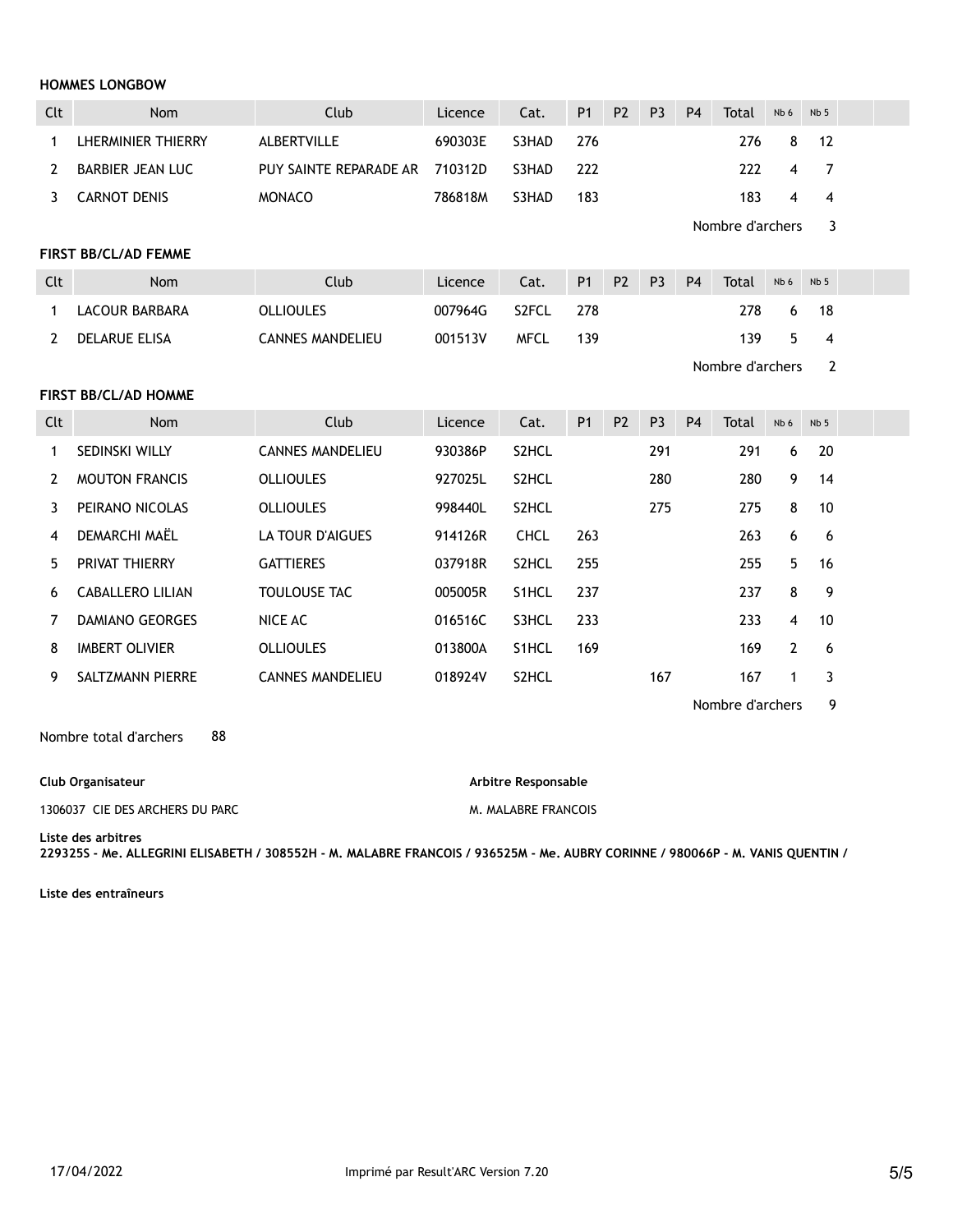



# TIR EN CAMPAGNE (12 connues 12 inconnues) - MOUANS SARTOUX du 16/04/2022 au 17/04/2022

# Tireurs ayant effectué plusieurs tirs

|              | SENIORS 2 DAMES ARC NU                |                         |         |                                |                |                |                |                |                  |      |                 |  |
|--------------|---------------------------------------|-------------------------|---------|--------------------------------|----------------|----------------|----------------|----------------|------------------|------|-----------------|--|
| Clt          | Nom                                   | Club                    | Licence | Cat.                           | <b>P1</b>      | P <sub>2</sub> | P <sub>3</sub> | <b>P4</b>      | Total            | Nb 6 | Nb <sub>5</sub> |  |
| $\mathbf 1$  | PRIVAT ANNIE LAURE                    | <b>GATTIERES</b>        | 849908N | S2FBB                          |                |                | 231            |                | 231              | 5    | 7               |  |
|              |                                       |                         |         |                                |                |                |                |                | Nombre d'archers |      | $\mathbf{1}$    |  |
|              | <b>SENIORS 3 HOMMES ARC NU</b>        |                         |         |                                |                |                |                |                |                  |      |                 |  |
| Clt          | Nom                                   | Club                    | Licence | Cat.                           | <b>P1</b>      | <b>P2</b>      | P <sub>3</sub> | P <sub>4</sub> | Total            | Nb 6 | Nb <sub>5</sub> |  |
| $\mathbf 1$  | <b>MARTIN NOEL</b>                    | LA CIOTAT               | 426987S | S3HBB                          |                |                |                |                |                  |      |                 |  |
|              |                                       |                         |         |                                |                |                |                |                | Nombre d'archers |      | $\mathbf{1}$    |  |
|              | <b>SENIORS 1 DAMES ARC A POULIES</b>  |                         |         |                                |                |                |                |                |                  |      |                 |  |
| Clt          | Nom                                   | Club                    | Licence | Cat.                           | <b>P1</b>      | <b>P2</b>      | P <sub>3</sub> | P <sub>4</sub> | Total            | Nb 6 | Nb <sub>5</sub> |  |
| $\mathbf{1}$ | <b>EYMARD ANAIS</b>                   | ST MARTIN DE CRAU       | 883979X | S1FCO                          |                |                | 389            |                | 389              | 38   | 26              |  |
|              |                                       |                         |         |                                |                |                |                |                | Nombre d'archers |      | 1               |  |
|              | <b>SENIORS 1 HOMMES ARC A POULIES</b> |                         |         |                                |                |                |                |                |                  |      |                 |  |
| Clt          | Nom                                   | Club                    | Licence | Cat.                           | <b>P1</b>      | P <sub>2</sub> | P <sub>3</sub> | <b>P4</b>      | Total            | Nb 6 | Nb <sub>5</sub> |  |
| $\mathbf 1$  | PAUNER JOAN                           | <b>MIRAMAS</b>          | 367672U | S1HCO                          |                |                | 410            |                | 410              | 54   | 16              |  |
| 2            | ALOUI HOUSSAM                         | PUGET SUR ARGENS        | 878911N | S <sub>1</sub> HCO             |                |                | 348            |                | 348              | 18   | 28              |  |
|              |                                       |                         |         |                                |                |                |                |                | Nombre d'archers |      | $\overline{2}$  |  |
|              | <b>SENIORS 2 DAMES ARC A POULIES</b>  |                         |         |                                |                |                |                |                |                  |      |                 |  |
| Clt          | <b>Nom</b>                            | Club                    | Licence | Cat.                           | P <sub>1</sub> | P <sub>2</sub> | P <sub>3</sub> | P <sub>4</sub> | Total            | Nb 6 | Nb <sub>5</sub> |  |
| $\mathbf 1$  | <b>SCHOOF MYRIAM</b>                  | MOUANS SARTOUX          | 848260X | S <sub>2</sub> FCO             |                |                | 360            |                | 360              | 21   | 30              |  |
|              |                                       |                         |         |                                |                |                |                |                | Nombre d'archers |      | $\mathbf{1}$    |  |
|              | <b>SENIORS 2 HOMMES ARC A POULIES</b> |                         |         |                                |                |                |                |                |                  |      |                 |  |
| Clt          | <b>Nom</b>                            | Club                    | Licence | Cat.                           | <b>P1</b>      | P <sub>2</sub> | P <sub>3</sub> | P <sub>4</sub> | Total            | Nb 6 | Nb <sub>5</sub> |  |
| 1            | <b>METREAU JEAN FRANCOIS</b>          | <b>PUGET SUR ARGENS</b> | 286365S | S <sub>2</sub> HCO             |                |                | 397            |                | 397              | 44   | 21              |  |
| 2            | <b>CARISTO CLAUDE</b>                 | <b>PUGET SUR ARGENS</b> | 0231535 | S <sub>2</sub> HC <sub>O</sub> |                |                | 373            |                | 373              | 32   | 23              |  |
| 3            | ROBINO PASCAL                         | <b>MIRAMAS</b>          | 803133W | S <sub>2</sub> HCO             |                |                | 370            |                | 370              | 32   | 24              |  |
| 4            | DRUGUET JOEL                          | MIRAMAS                 | 784967A | S2HCO                          |                |                | 367            |                | 367              | 27   | 25              |  |
| 5            | <b>OUIN BRUNO</b>                     | MOUANS SARTOUX          | 413831S | S2HCO                          |                |                | 344            |                | 344              | 22   | 22              |  |
| 6            | <b>RION FABRICE</b>                   | MOUANS SARTOUX          | 946758K | S2HCO                          |                |                | 322            |                | 322              | 12   | 20              |  |
|              |                                       |                         |         |                                |                |                |                |                | Nombre d'archers |      | 6               |  |
|              | <b>SENIORS 3 HOMMES ARC A POULIES</b> |                         |         |                                |                |                |                |                |                  |      |                 |  |
| Clt          | Nom                                   | Club                    | Licence | Cat.                           | P <sub>1</sub> | P <sub>2</sub> | P <sub>3</sub> | P <sub>4</sub> | Total            | Nb 6 | Nb <sub>5</sub> |  |
| $\mathbf 1$  | ROSSO JACQUES                         | MOUANS SARTOUX          | 375751A | S3HCO                          |                |                | 292            |                | 292              | 13   | 9               |  |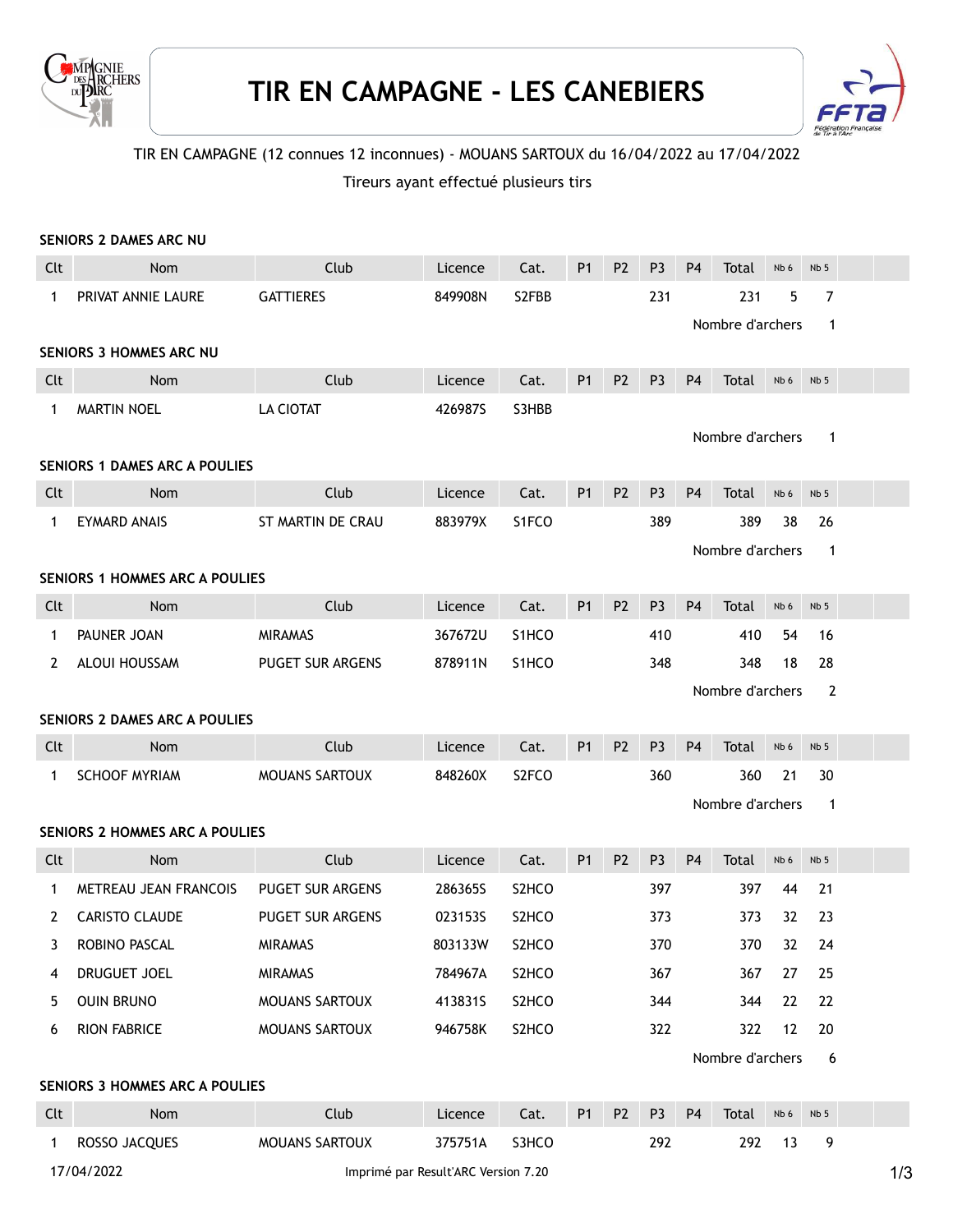| 2                                        | <b>ALBANO GEORGES</b>            | CHATEAU ARNOUX ST AU    | 277053V                         | S3HCO       |                       |                | 254            |                | 254              | 2    | 10              |  |
|------------------------------------------|----------------------------------|-------------------------|---------------------------------|-------------|-----------------------|----------------|----------------|----------------|------------------|------|-----------------|--|
|                                          |                                  |                         |                                 |             | Nombre d'archers<br>2 |                |                |                |                  |      |                 |  |
| U15 - MINIMES HOMMES ARC CLASSIQUE       |                                  |                         |                                 |             |                       |                |                |                |                  |      |                 |  |
| Clt                                      | Nom                              | Club                    | Licence                         | Cat.        | <b>P1</b>             | P <sub>2</sub> | P <sub>3</sub> | <b>P4</b>      | Total            | Nb 6 | Nb <sub>5</sub> |  |
| $\mathbf 1$                              | THOMASMOYON ROBIN                | <b>CANNES MANDELIEU</b> | 977193S                         | <b>MHCL</b> |                       |                | 298            |                | 298              | 8    | 17              |  |
| 2                                        | PERRONE MILAN                    | <b>CANNES MANDELIEU</b> | 983884P                         | <b>MHCL</b> |                       |                | 225            |                | 225              | 7    | $\overline{4}$  |  |
|                                          |                                  |                         | Nombre d'archers<br>2           |             |                       |                |                |                |                  |      |                 |  |
| U18 - CADETTES DAMES ARC CLASSIQUE       |                                  |                         |                                 |             |                       |                |                |                |                  |      |                 |  |
| Clt                                      | Nom                              | Club                    | Licence                         | Cat.        | <b>P1</b>             | <b>P2</b>      | P <sub>3</sub> | P <sub>4</sub> | Total            | Nb 6 | Nb <sub>5</sub> |  |
| 1                                        | <b>RION JADE</b>                 | <b>MOUANS SARTOUX</b>   | 946785P                         | <b>CFCL</b> |                       |                | 242            |                | 242              | 9    | 12              |  |
|                                          | Nombre d'archers<br>$\mathbf{1}$ |                         |                                 |             |                       |                |                |                |                  |      |                 |  |
| <b>U18 - CADETS HOMMES ARC CLASSIQUE</b> |                                  |                         |                                 |             |                       |                |                |                |                  |      |                 |  |
| Clt                                      | <b>Nom</b>                       | Club                    | Licence                         | Cat.        | <b>P1</b>             | P <sub>2</sub> | P <sub>3</sub> | P <sub>4</sub> | Total            | Nb 6 | Nb <sub>5</sub> |  |
| 1                                        | <b>BAILLION JEREMY</b>           | MOUANS SARTOUX          | 949600Z                         | <b>CHCL</b> |                       |                | 349            |                | 349              | 25   | 24              |  |
| 2                                        | <b>BEN SIMON</b>                 | MOUANS SARTOUX          | 926490E                         | <b>CHCL</b> |                       |                | 322            |                | 322              | 9    | 25              |  |
| 3                                        | AYGEN CAN                        | <b>MOUANS SARTOUX</b>   | 953123D                         | <b>CHCL</b> |                       |                | 198            |                | 198              | 4    | 5               |  |
|                                          | Nombre d'archers<br>3            |                         |                                 |             |                       |                |                |                |                  |      |                 |  |
| <b>U21 - JUNIORS DAMES ARC CLASSIQUE</b> |                                  |                         |                                 |             |                       |                |                |                |                  |      |                 |  |
| Clt                                      | Nom                              | Club                    | Licence                         | Cat.        | <b>P1</b>             | <b>P2</b>      | P <sub>3</sub> | <b>P4</b>      | Total            | Nb 6 | Nb <sub>5</sub> |  |
| $\mathbf{1}$                             | MENARDO GUZMAN LUNA              | <b>MOUANS SARTOUX</b>   | 782299A                         | <b>JFCL</b> |                       |                | 293            |                | 293              | 11   | 17              |  |
|                                          | Nombre d'archers<br>$\mathbf{1}$ |                         |                                 |             |                       |                |                |                |                  |      |                 |  |
| SENIORS 1 DAMES ARC CLASSIQUE            |                                  |                         |                                 |             |                       |                |                |                |                  |      |                 |  |
| Clt                                      | Nom                              | Club                    | Licence                         | Cat.        | <b>P1</b>             | P <sub>2</sub> | P <sub>3</sub> | <b>P4</b>      | Total            | Nb 6 | Nb <sub>5</sub> |  |
| 1                                        | <b>BAILLION LAURE</b>            | MOUANS SARTOUX          | 751324G                         | S1FCL       |                       |                | 316            |                | 316              | 8    | 26              |  |
|                                          |                                  |                         | Nombre d'archers<br>$\mathbf 1$ |             |                       |                |                |                |                  |      |                 |  |
|                                          | SENIORS 1 HOMMES ARC CLASSIQUE   |                         |                                 |             |                       |                |                |                |                  |      |                 |  |
| Clt                                      | Nom                              | Club                    | Licence                         | Cat.        | <b>P1</b>             | P <sub>2</sub> | P <sub>3</sub> | P <sub>4</sub> | Total            | Nb 6 | Nb <sub>5</sub> |  |
| 1                                        | <b>HERLICQ SAM</b>               | MOUANS SARTOUX          | 749893B                         | S1HCL       |                       |                | 347            |                | 347              | 18   | 27              |  |
|                                          |                                  |                         |                                 |             |                       |                |                |                | Nombre d'archers |      | 1               |  |
| SENIORS 2 DAMES ARC CLASSIQUE            |                                  |                         |                                 |             |                       |                |                |                |                  |      |                 |  |
| Clt                                      | Nom                              | Club                    | Licence                         | Cat.        | P1                    | P <sub>2</sub> | P <sub>3</sub> | P <sub>4</sub> | Total            | Nb 6 | Nb 5            |  |
| $\mathbf 1$                              | <b>GUZMAN MARIE CHANTAL</b>      | <b>CANNES MANDELIEU</b> | 786911N                         | S2FCL       |                       |                | 147            |                | 147              | 1    | 5               |  |
|                                          | Nombre d'archers<br>$\mathbf{1}$ |                         |                                 |             |                       |                |                |                |                  |      |                 |  |
| SENIORS 3 DAMES ARC CLASSIQUE            |                                  |                         |                                 |             |                       |                |                |                |                  |      |                 |  |
| Clt                                      | Nom                              | Club                    | Licence                         | Cat.        | P1                    | P <sub>2</sub> | P <sub>3</sub> | P <sub>4</sub> | Total            | Nb 6 | Nb <sub>5</sub> |  |
| 1                                        | <b>ESCOFFIER CHRISTINE</b>       | <b>ANTIBES</b>          | 841076N                         | S3FCL       |                       |                | 255            |                | 255              | 4    | 11              |  |
|                                          |                                  |                         |                                 |             |                       |                |                |                | Nombre d'archers |      | $\mathbf{1}$    |  |